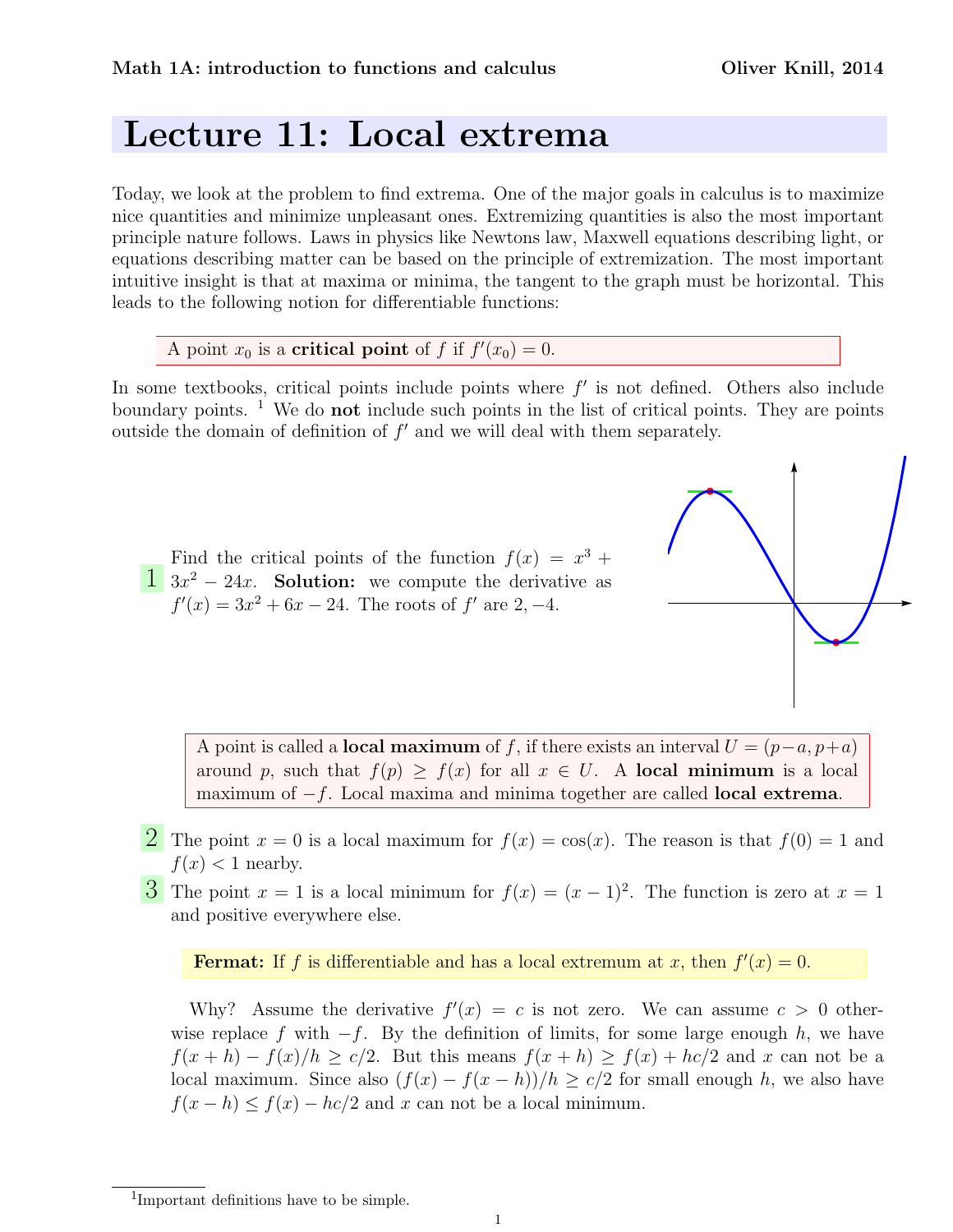The derivative of  $f(x) = 72x - 30x^2 - 8x^3 + 3x^4$  is  $f'(x) =$  $72-60x-24x^2+12x^3$ . By plugging in integers (calculus teachers like integer roots because students like integer roots!) we can guess the roots  $x = 1, x = 3, x = -2$  and see  $f'(x) = 12(x - 1)(x + 2)(x - 3)$ . The critical points are  $1, 3, -2$ .

 $\overline{5}$  a counter example. It satisfies  $f'(0) = 0$  but 0 is not We have already seen that  $f'(x) = 0$  does not assure that x is a local extremum. The function  $f(x) = x^3$  is a local extremum. It is an example of an inflection point, a point where  $f''$  changes sign.

 $\overrightarrow{6}$   $x \sin(1/x)$  is continuous at 0 but there are infinitely Lets look at one nasty example. The function  $f(x) =$ many critical points near 0.

If  $f''(x) > 0$ , then the graph of the function is concave up. If  $f''(x) < 0$  then the graph of the function is concave down.

**Second derivative test**. If x is a critical point of f and  $f''(x) > 0$ , then f is a local minimum. If  $f''(x) < 0$ , then f is a local maximum.

If  $f''(x_0) > 0$  then  $f'(x)$  is negative for  $x < x_0$  and positive for  $f'(x) > x_0$ . This means that the function decreases left from the critical point and increases right from the critical point. Similarly, if  $f''(x_0) < 0$  then  $f'(x)$  is positive for  $x < x_0$  and  $f'(x)$  is positive for  $x > x_0$ . This means that the function increases left from the critical point and increases right from the critical point.

The function  $f(x) = x^2$  has one critical point at  $x = 0$ . Its second derivative is 2 there.

8 Find the local maxima and minima of the function  $f(x) = x^3 - 3x$  using the second derivative test. Solution:  $f'(x) = 3x^2 - 3$  has the roots 1, -1. The second derivative  $f''(x) = 6x$  is negative at  $x = -1$  and positive at  $x = 1$ . The point  $x = -1$  is therefore a local maximum and the point  $x = 1$  is a local minimum.

4

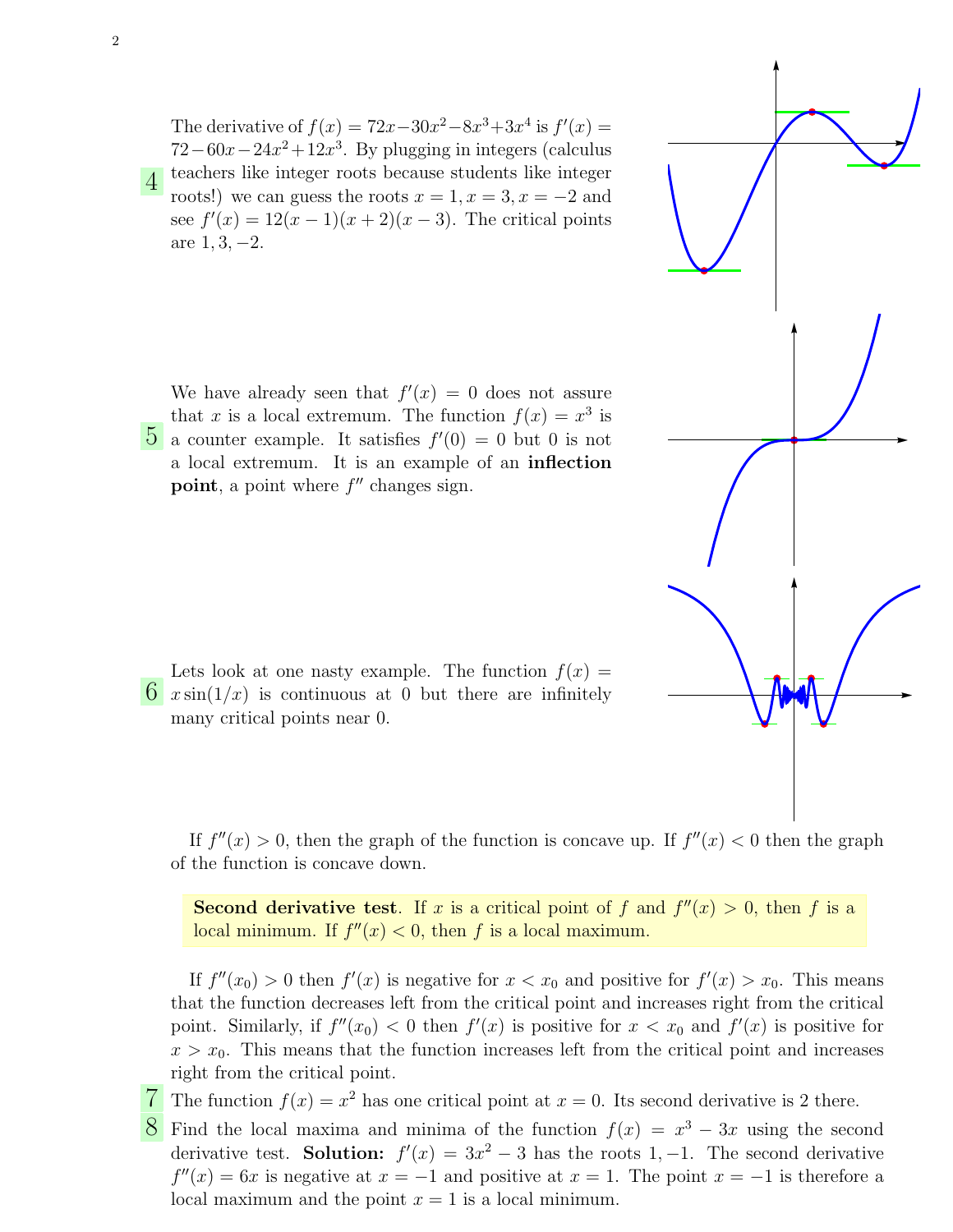- 9 Find the local maxima and minima of the function  $f(x) = \cos(\pi x)$  using the second derivative test.
- 10 For the function  $f(x) = x^5 x^3$ , the second derivative test is inconclusive at  $x = 0$ . Can you nevertheless see the critical points?
- 11 Also for the function  $f(x) = x^4$ , the second derivative test is inconclusive at  $x = 0$ . The second derivative is zero. Can you nevertheless see whether the critical point 0 is local maximum of local minimum?

Finally, lets look at an example, where we can practice more the chain rule.

 $\boxed{12}$  Find the critical points of  $f(x) = 4 \arctan(x) + x^2$ . **Solution**. The derivative is

$$
f'(x) = \frac{4}{1+x^2} + 2x = \frac{2x+2x^3+4}{1+x^2}
$$

We see that  $x = -1$  is a critical point. There are no other roots of  $2x + 2x^3 + 4 = 0$ . How did we get the derivative of arctan again? Differentiate

.

$$
\tan(\arctan(x)) = x
$$

and write  $u = \arctan(x)$ :

$$
\frac{1}{\cos^2(\mathbf{u})}\arctan'(x) = 1.
$$

Use the identity  $1 + \tan^2(u) = 1/\cos^2(u)$  to write this as

$$
(1 + \tan^2(u)) \arctan'(x) = 1.
$$

But  $tan(u) = tan(\arctan(x)) = x$  so that  $tan<sup>2</sup>(u) = x<sup>2</sup>$ . And we have

 $(1+x^2) \arctan'(x) = 1$ .

Now solve for  $arctan'(x)$ :

$$
\arctan'(x) = \frac{1}{1+x^2} .
$$